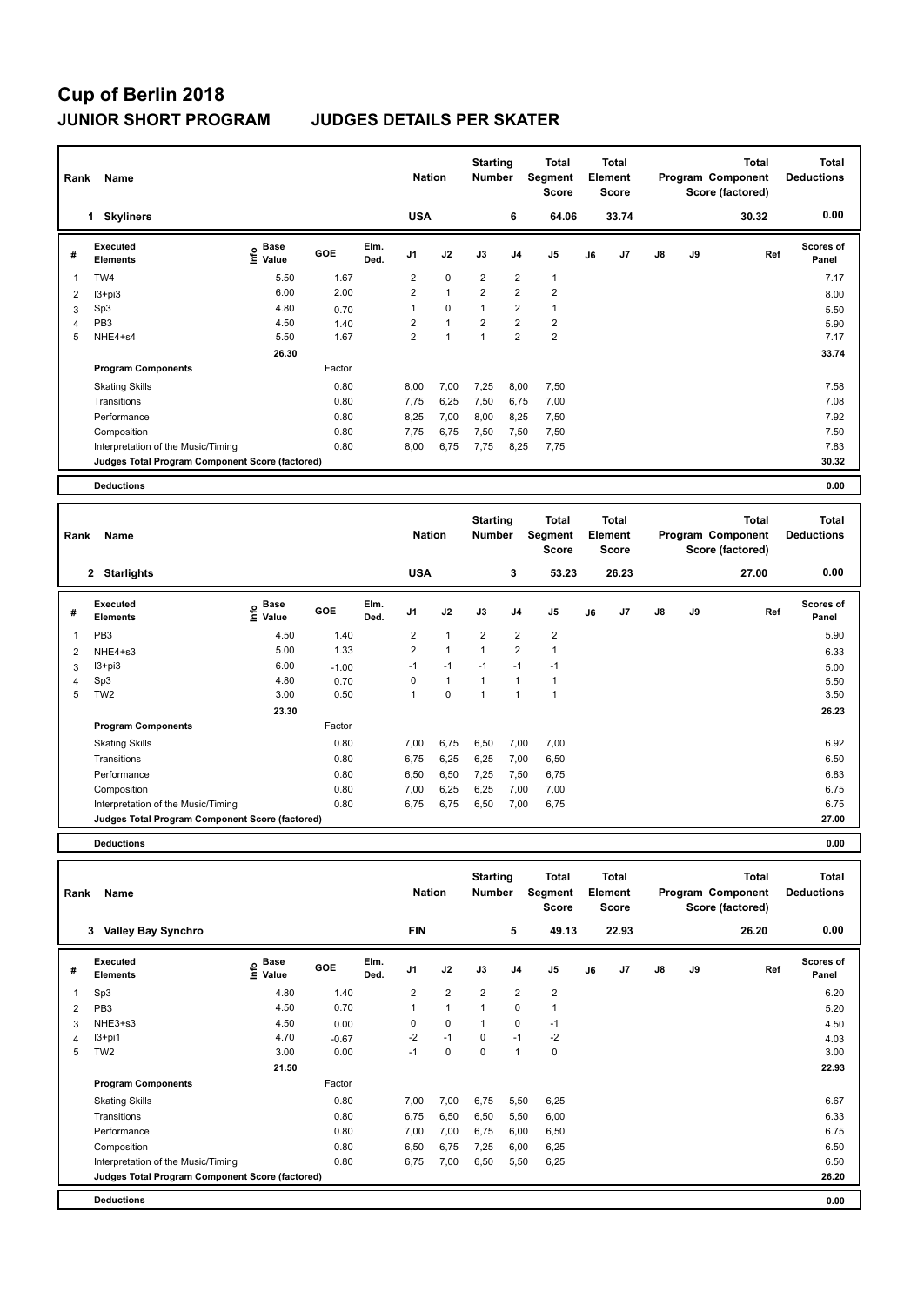# **Cup of Berlin 2018 JUNIOR SHORT PROGRAM JUDGES DETAILS PER SKATER**

| Name<br>Rank   |                                                 |      |                      |         |              | <b>Nation</b>  |              | <b>Starting</b><br><b>Number</b> |                | <b>Total</b><br>Segment<br><b>Score</b> | <b>Total</b><br>Element<br><b>Score</b> |       |               |    | Total<br>Program Component<br>Score (factored) | <b>Total</b><br><b>Deductions</b> |
|----------------|-------------------------------------------------|------|----------------------|---------|--------------|----------------|--------------|----------------------------------|----------------|-----------------------------------------|-----------------------------------------|-------|---------------|----|------------------------------------------------|-----------------------------------|
|                | 4 Stella Polaris                                |      |                      |         |              | <b>FIN</b>     |              |                                  | 4              | 46.68                                   |                                         | 22.96 |               |    | 24.72                                          | 1.00                              |
| #              | Executed<br><b>Elements</b>                     | ١nf٥ | <b>Base</b><br>Value | GOE     | Elm.<br>Ded. | J <sub>1</sub> | J2           | J3                               | J <sub>4</sub> | J <sub>5</sub>                          | J6                                      | J7    | $\mathsf{J}8$ | J9 | Ref                                            | <b>Scores of</b><br>Panel         |
| 1              | $13 + pi3$                                      |      | 6.00                 | 0.67    |              | $\overline{2}$ | $\mathbf 0$  | $\overline{1}$                   | $\mathbf 0$    | $\mathbf{1}$                            |                                         |       |               |    |                                                | 6.67                              |
| $\overline{2}$ | PB <sub>2</sub>                                 |      | 3.00                 | $-0.17$ |              | $-1$           | $\mathbf 0$  | $\mathbf 0$                      | $-1$           | 0                                       |                                         |       |               |    |                                                | 2.83                              |
| 3              | NHE2+s3                                         | F    | 3.50                 | $-0.67$ |              | $-2$           | $-1$         | $-1$                             | $\overline{1}$ | -2                                      |                                         |       |               |    |                                                | 2.83                              |
| 4              | Sp3                                             |      | 4.80                 | 0.00    |              | $-1$           | $\mathbf{1}$ | $\Omega$                         | $\overline{1}$ | $-1$                                    |                                         |       |               |    |                                                | 4.80                              |
| 5              | TW4                                             |      | 5.50                 | 0.33    |              | $\mathbf{1}$   | $\Omega$     | $\Omega$                         | $\overline{1}$ | $\mathbf 0$                             |                                         |       |               |    |                                                | 5.83                              |
|                |                                                 |      | 22.80                |         |              |                |              |                                  |                |                                         |                                         |       |               |    |                                                | 22.96                             |
|                | <b>Program Components</b>                       |      |                      | Factor  |              |                |              |                                  |                |                                         |                                         |       |               |    |                                                |                                   |
|                | <b>Skating Skills</b>                           |      |                      | 0.80    |              | 6,50           | 6,25         | 6,25                             | 5,75           | 6,00                                    |                                         |       |               |    |                                                | 6.17                              |
|                | Transitions                                     |      |                      | 0.80    |              | 6,25           | 6,00         | 6,00                             | 5,50           | 5,25                                    |                                         |       |               |    |                                                | 5.83                              |
|                | Performance                                     |      |                      | 0.80    |              | 6,75           | 6,50         | 6,25                             | 6,25           | 6,25                                    |                                         |       |               |    |                                                | 6.33                              |
|                | Composition                                     |      |                      | 0.80    |              | 6,50           | 6,50         | 6,50                             | 5,75           | 6,00                                    |                                         |       |               |    |                                                | 6.33                              |
|                | Interpretation of the Music/Timing              |      |                      | 0.80    |              | 6,75           | 6,50         | 6,25                             | 5,50           | 6,00                                    |                                         |       |               |    |                                                | 6.25                              |
|                | Judges Total Program Component Score (factored) |      |                      |         |              |                |              |                                  |                |                                         |                                         |       |               |    |                                                | 24.72                             |
|                | <b>Deductions</b>                               |      | Falls:               | $-1.00$ |              |                |              |                                  |                |                                         |                                         |       |               |    |                                                | $-1.00$                           |

| Rank | Name                                            |                        |         |              | <b>Nation</b>  |              | <b>Starting</b><br><b>Number</b> |                | <b>Total</b><br>Segment<br><b>Score</b> |    | <b>Total</b><br>Element<br><b>Score</b> |               |    | <b>Total</b><br>Program Component<br>Score (factored) | Total<br><b>Deductions</b> |
|------|-------------------------------------------------|------------------------|---------|--------------|----------------|--------------|----------------------------------|----------------|-----------------------------------------|----|-----------------------------------------|---------------|----|-------------------------------------------------------|----------------------------|
|      | 5<br>Team Jeanne d'Arc                          |                        |         |              | <b>FRA</b>     |              |                                  | $\overline{2}$ | 41.43                                   |    | 21.87                                   |               |    | 21.06                                                 | 1.50                       |
| #    | <b>Executed</b><br><b>Elements</b>              | Base<br>١m<br>Value    | GOE     | Elm.<br>Ded. | J <sub>1</sub> | J2           | J3                               | J <sub>4</sub> | J <sub>5</sub>                          | J6 | J <sub>7</sub>                          | $\mathsf{J}8$ | J9 | Ref                                                   | Scores of<br>Panel         |
| 1    | TW4                                             | 5.50                   | 0.67    |              | $\overline{2}$ | $\mathbf{1}$ | 0                                | 0              | $\mathbf{1}$                            |    |                                         |               |    |                                                       | 6.17                       |
| 2    | NHE2+s2                                         | 3.00                   | 0.00    |              | 0              | 0            | 0                                | 0              | 0                                       |    |                                         |               |    |                                                       | 3.00                       |
| 3    | Sp3                                             | 4.80                   | 0.00    |              | 0              | $\mathbf 0$  | 0                                | 0              | $\mathbf 0$                             |    |                                         |               |    |                                                       | 4.80                       |
| 4    | I3+pi2                                          | 5.30                   | $-0.23$ |              | 0              | $-1$         | $\Omega$                         | $\Omega$       | $-1$                                    |    |                                         |               |    |                                                       | 5.07                       |
| 5    | PB <sub>2</sub>                                 | 3.00                   | $-0.17$ |              | $-1$           | $-1$         | $\Omega$                         | $\Omega$       | $\mathbf 0$                             |    |                                         |               |    |                                                       | 2.83                       |
|      |                                                 | 21.60                  |         |              |                |              |                                  |                |                                         |    |                                         |               |    |                                                       | 21.87                      |
|      | <b>Program Components</b>                       |                        | Factor  |              |                |              |                                  |                |                                         |    |                                         |               |    |                                                       |                            |
|      | <b>Skating Skills</b>                           |                        | 0.80    |              | 5,50           | 5,75         | 5,50                             | 4,00           | 4,25                                    |    |                                         |               |    |                                                       | 5.08                       |
|      | Transitions                                     |                        | 0.80    |              | 5,00           | 5,25         | 5,50                             | 3,50           | 4,25                                    |    |                                         |               |    |                                                       | 4.83                       |
|      | Performance                                     |                        | 0.80    |              | 6,25           | 6,00         | 5,50                             | 4,75           | 4,75                                    |    |                                         |               |    |                                                       | 5.42                       |
|      | Composition                                     |                        | 0.80    |              | 5,75           | 5,50         | 5,75                             | 5,25           | 4,50                                    |    |                                         |               |    |                                                       | 5.50                       |
|      | Interpretation of the Music/Timing              |                        | 0.80    |              | 6,00           | 5,75         | 5,75                             | 5,00           | 5,00                                    |    |                                         |               |    |                                                       | 5.50                       |
|      | Judges Total Program Component Score (factored) |                        |         |              |                |              |                                  |                |                                         |    |                                         |               |    |                                                       | 21.06                      |
|      | <b>Deductions</b>                               | Non-permitted element: | $-1.50$ |              |                |              |                                  |                |                                         |    |                                         |               |    |                                                       | $-1.50$                    |

| Rank | Name                                            |                             |         |              | <b>Nation</b>  |                | <b>Starting</b><br><b>Number</b> |                | <b>Total</b><br>Segment<br><b>Score</b> |    | <b>Total</b><br>Element<br><b>Score</b> |    |    | <b>Total</b><br>Program Component<br>Score (factored) | <b>Total</b><br><b>Deductions</b> |
|------|-------------------------------------------------|-----------------------------|---------|--------------|----------------|----------------|----------------------------------|----------------|-----------------------------------------|----|-----------------------------------------|----|----|-------------------------------------------------------|-----------------------------------|
|      | <b>Cool Dreams Junior</b><br>6                  |                             |         |              | SUI            |                |                                  | 1              | 35.05                                   |    | 16.73                                   |    |    | 19.32                                                 | 1.00                              |
| #    | Executed<br><b>Elements</b>                     | Base<br>$\frac{e}{E}$ Value | GOE     | Elm.<br>Ded. | J <sub>1</sub> | J2             | J3                               | J <sub>4</sub> | J <sub>5</sub>                          | J6 | J7                                      | J8 | J9 | Ref                                                   | <b>Scores of</b><br>Panel         |
|      | $13 + pi2$                                      | 5.30                        | $-0.70$ |              | $-1$           | $-1$           | $-1$                             | $-1$           | $-1$                                    |    |                                         |    |    |                                                       | 4.60                              |
| 2    | $NHE2+S2$                                       | 3.00                        | 0.00    |              | 1              | $\mathbf 0$    | 0                                | $\mathbf 0$    | 0                                       |    |                                         |    |    |                                                       | 3.00                              |
| 3    | PB <sub>2</sub>                                 | 3.00                        | 0.50    |              | $\overline{2}$ | $\overline{1}$ | $\Omega$                         | $\overline{1}$ |                                         |    |                                         |    |    |                                                       | 3.50                              |
| 4    | TW1                                             | 2.00                        | $-0.20$ |              | 0              | $-1$           | $-1$                             | 0              | $-1$                                    |    |                                         |    |    |                                                       | 1.80                              |
| 5    | Sp2                                             | 4.00                        | $-0.17$ |              | $-1$           | $-1$           | 0                                | 0              | 0                                       |    |                                         |    |    |                                                       | 3.83                              |
|      |                                                 | 17.30                       |         |              |                |                |                                  |                |                                         |    |                                         |    |    |                                                       | 16.73                             |
|      | <b>Program Components</b>                       |                             | Factor  |              |                |                |                                  |                |                                         |    |                                         |    |    |                                                       |                                   |
|      | <b>Skating Skills</b>                           |                             | 0.80    |              | 5,75           | 5,25           | 4,25                             | 4,25           | 4,75                                    |    |                                         |    |    |                                                       | 4.75                              |
|      | Transitions                                     |                             | 0.80    |              | 6,25           | 5,00           | 4,00                             | 4,00           | 4,75                                    |    |                                         |    |    |                                                       | 4.58                              |
|      | Performance                                     |                             | 0.80    |              | 5,50           | 5,50           | 4,50                             | 4,50           | 4,50                                    |    |                                         |    |    |                                                       | 4.83                              |
|      | Composition                                     |                             | 0.80    |              | 5,75           | 5,50           | 4,25                             | 4,50           | 5,00                                    |    |                                         |    |    |                                                       | 5.00                              |
|      | Interpretation of the Music/Timing              |                             | 0.80    |              | 6,00           | 5,75           | 4,75                             | 4,25           | 4,50                                    |    |                                         |    |    |                                                       | 5.00                              |
|      | Judges Total Program Component Score (factored) |                             |         |              |                |                |                                  |                |                                         |    |                                         |    |    |                                                       | 19.32                             |
|      | <b>Deductions</b>                               | Falls:                      | $-1.00$ |              |                |                |                                  |                |                                         |    |                                         |    |    |                                                       | $-1.00$                           |